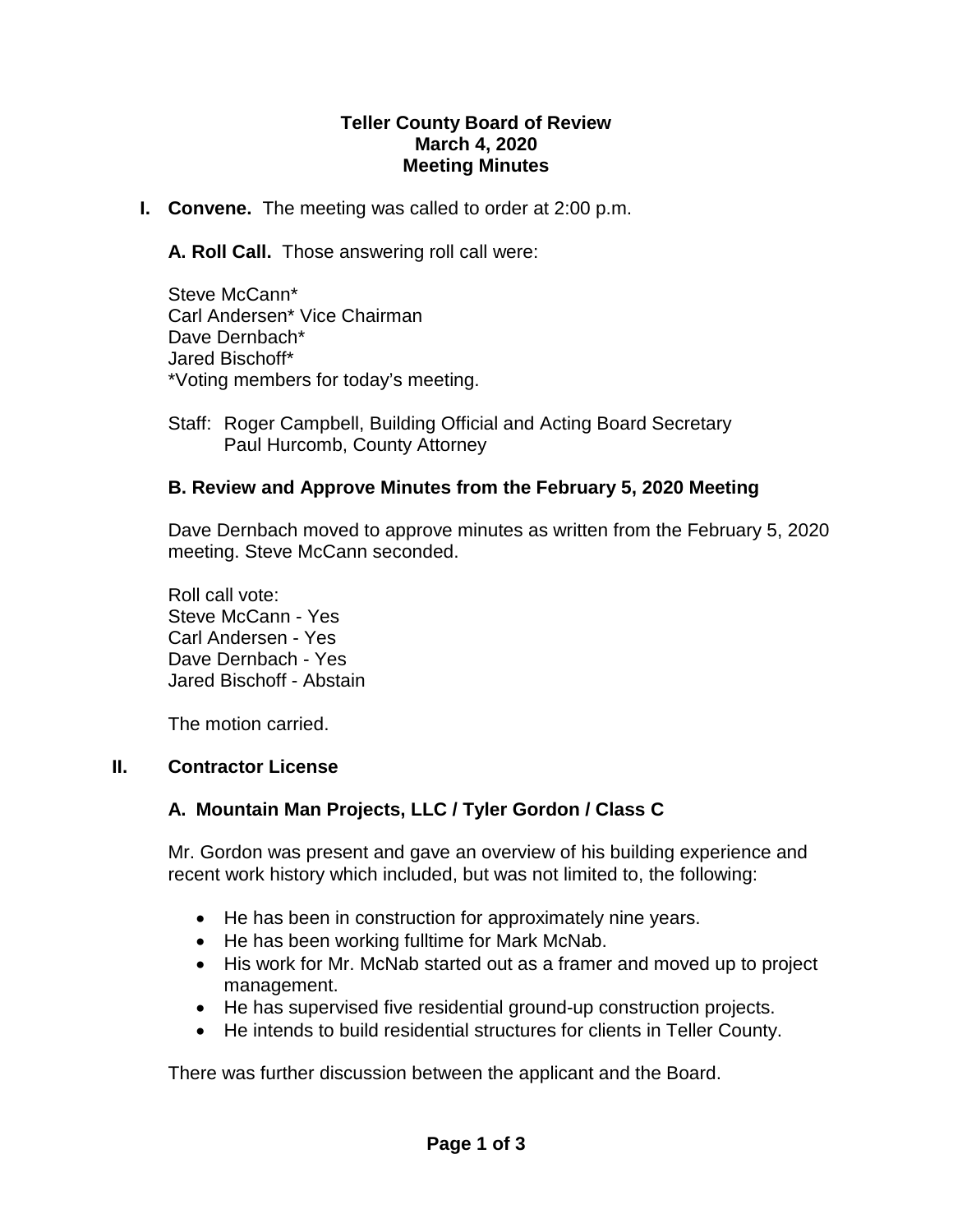Mr. Andersen opened this matter up for public comment. There was no public comment and Mr. Andersen closed public comment.

Mr. Andersen stated that Jeff Smith arrived at 2:05 P.M. and was as a voting member for the next agenda item.

Mr. Bischoff moved to grant Mountain Man Projects, LLC, with Tyler Gordon as examinee, a Class C License. Mr. Dernbach seconded.

Roll call vote: Steve McCann - Yes Carl Andersen - Yes Dave Dernbach - Yes Jared Bischoff - Yes

The motion carried.

### **B. Double Diamond Enterprises, Inc. / Kyle Dickerson / Class B**

Mr. Dickerson was present and gave an overview of his building experience and recent work history which included, but was not limited to, the following:

- His company intends to build a deck for the El Tesoro Retreat Center.
- He has a Class A license in El Paso County.
- He has a bachelor's degree in Construction Management.
- His company is presently working on three commercial projects in El Paso County.

There was further discussion between the applicant and the Board.

Mr. Andersen opened this matter up for public comment. There was no public comment and Mr. Andersen closed public comment.

Mr. Dernbach moved to grant Double Diamond Enterprises, Inc. with Kyle Dickerson as examinee, a Class B License. Mr. Bischoff seconded.

Roll call vote: Steve McCann - Yes Jeff Smith - Yes Carl Andersen - Yes Dave Dernbach - Yes Jared Bischoff - Yes

The motion carried.